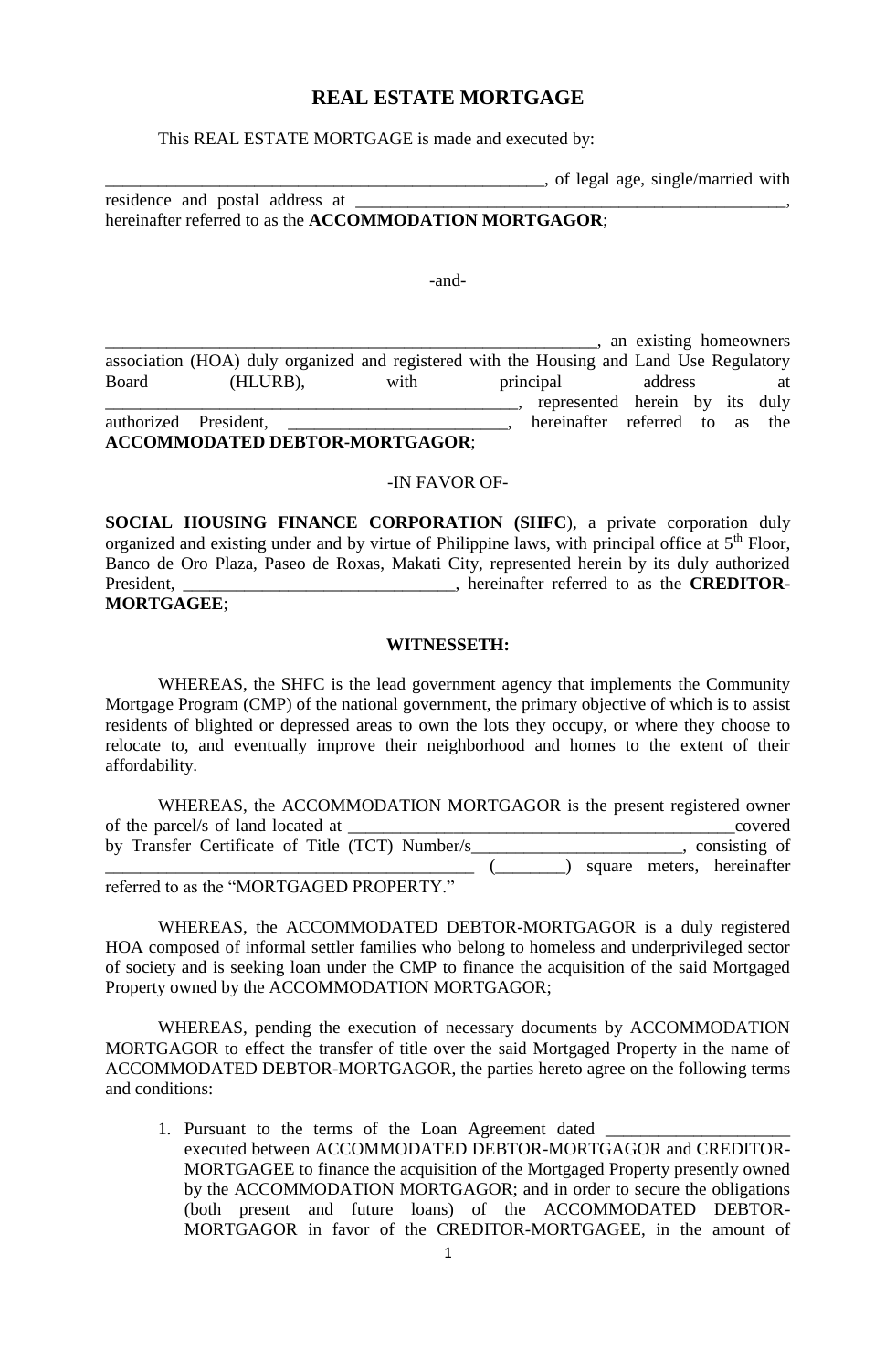(PhP \_\_\_\_\_\_\_\_\_\_\_\_\_\_\_\_\_\_), including interest, penalties and other charges accruing, the ACCOMMODATION MORTGAGOR transfers and conveys by way of First Mortgage to the CREDITOR-MORTGAGEE, its successors-in-interest or assigns, the real estate(s) which is/are more particularly described herein and/or a supplementary list appended hereto, together with all the buildings and improvements now existing or which may thereafter exist on the said real estate(s), hereinafter referred to as the MORTGAGED PROPERTY of which the ACCOMMODATION MORTGAGOR is the absolute owner, free from all liens and encumbrances of whatever nature.

\_\_\_\_\_\_\_\_\_\_\_\_\_\_\_\_\_\_\_\_\_\_\_\_\_\_\_\_\_\_\_\_\_\_\_\_\_\_\_\_\_\_\_\_\_\_\_\_\_\_\_\_\_\_\_\_\_\_\_\_\_\_\_\_\_\_

- 2. Except for the intended sale of the property by ACCOMMODATION MORTGAGOR in favor of the ACCOMMODATED DEBTOR-MORTGAGOR, the former hereby declares and warrants that there exists no other transaction or document affecting the property subject of mortgage, previously presented for, and/or presently pending registration before the Registry of Deeds of any city or province;
- 3. The ACCOMMODATION MORTGAGOR hereby covenants that he/she has a true, valid and perfect title to the subject property, the same is free from any lien or encumbrance; and that he/she will forever warrant and defend the same against all claims whatsoever;
- 4. Upon transfer by the ACCOMMODATION MORTGAGOR to the ACCOMMODATED DEBTOR-MORTGAGOR of the absolute ownership to the Mortgaged Property either through sale or any evidence of transfer of ownership, the ACCOMMODATED DEBTOR-MORTGAGOR shall assume this mortgage and the property shall continue to stand as security for the payment of the obligations of the latter under the aforesaid Loan Agreement without the necessity of executing another Real Estate Mortgage document. Furthermore, all provisions under this Real Estate Mortgage shall remain in full force and effect.
- 5. In case the ACCOMMODATED DEBTOR-MORTGAGOR executes subsequent promissory notes, this mortgage shall also stand as security thereof without necessity of executing a new contract;
- 6. This Real Estate Mortgage is constituted under the following conditions:
	- 6.1. The ACCOMMODATED DEBTOR-MORTGAGOR shall keep the Mortgaged Property in good condition, he/she shall maintain the integrity, quality and sufficiency of the Mortgaged Property at a level acceptable to or directed by the CREDITOR-MORTGAGEE.
	- 6.2. The ACCOMMODATION MORTGAGOR, prior to the transfer of title over the Mortgaged Property in the name of the ACCOMMODATED DEBTOR-MORTGAGOR, shall not subdivide, lease, sell, dispose, mortgage, or encumber the Mortgaged Property without prior written consent of the CREDITOR-MORTGAGEE nor commit any act which may impair directly or indirectly, the value of the said Mortgaged Property. Likewise, the ACCOMMODATED DEBTOR-MORTGAGOR, whether or not the Mortgaged Property is transferred in its name shall not subdivide, lease, sell, dispose, mortgage, or encumber the Mortgaged Property without prior written consent of the CREDITOR-MORTGAGEE nor commit any act which may impair directly or indirectly, the value of the said Mortgaged Property.
	- 6.3. If the CREDITOR-MORTGAGEE finds that the Mortgaged Property is lost, impaired or depreciated due to any cause whatsoever, it shall declare the obligation due and demandable, unless it shall allow the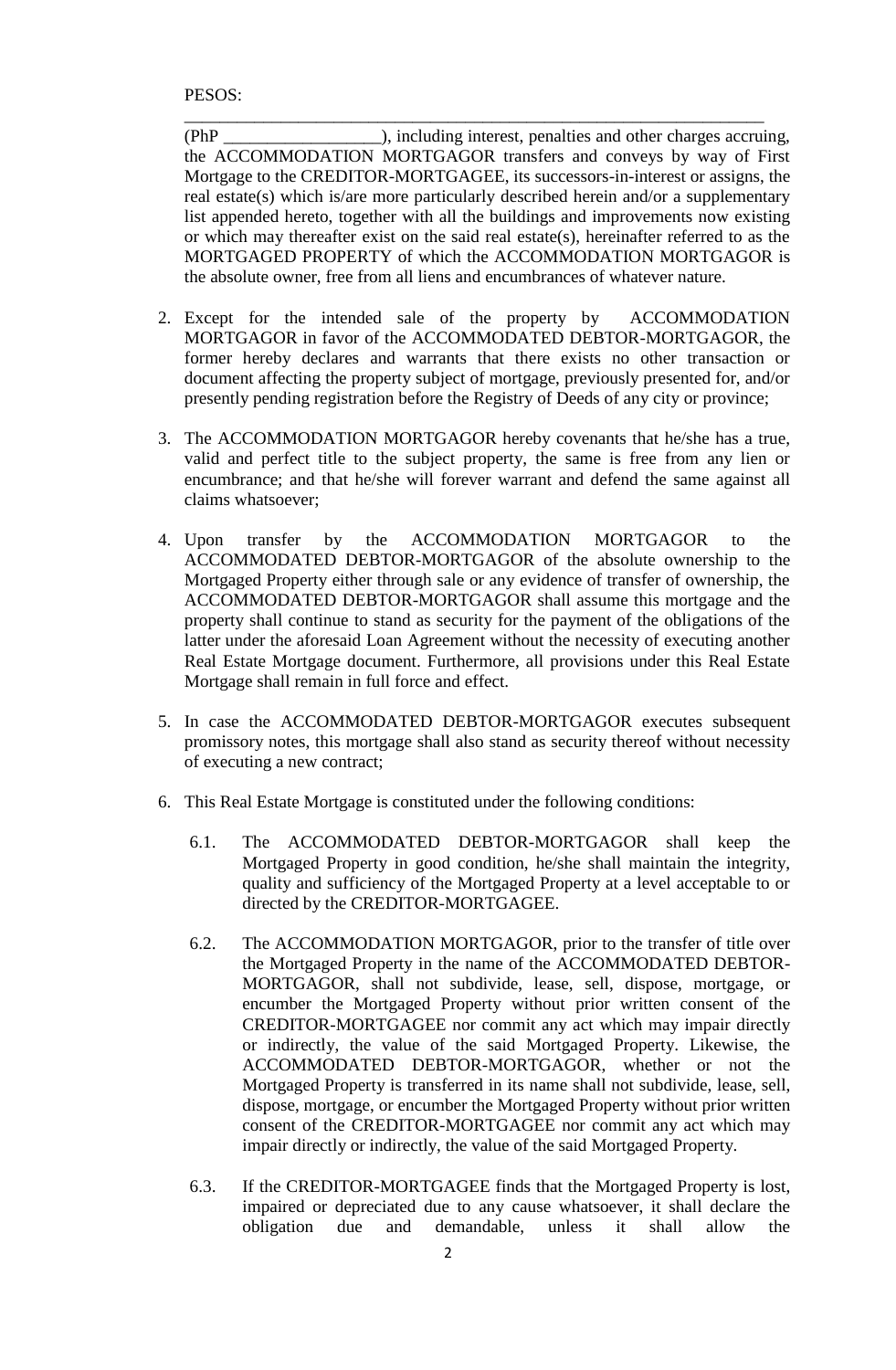ACCOMMODATED DEBTOR-MORTGAGOR to substitute the Mortgaged Property with new and/or provide additional collateral.

- 6.4. Both the ACCOMMODATION MORTGAGOR and ACCOMMODATED DEBTOR-MORTGAGOR shall allow the CREDITOR-MORTGAGEE to inspect the Mortgaged Property during reasonable hours to ascertain its condition or actual market value.
- 6.5. The ACCOMMODATED DEBTOR-MORTGAGOR shall promptly pay all taxes, assessments levied or assessed upon the same; he shall ensure that the Mortgaged Property is insured at all times at his expense with the pool of accredited insurance companies established for the purpose by the SHFC against such risk as may be determined by and for an amount satisfactory to the CREDITOR-MORTGAGEE and for the latter's benefit. Both the MORTGAGORS hereby authorize the CREDITOR-MORTGAGEE to obtain for the DEBTOR-MORTGAGOR'S account all insurance policies required under the Community Mortgage Program of the SHFC. Every insurance policies obtained in connection herewith is hereby assigned to the CREDITOR-MORTGAGEE, or its assignee notwithstanding DEBTOR-MORTGAGOR's failure to endorse or deliver said policy. Any additional insurance policy acquired by the MORTGAGORS without proper endorsement in favor of the Mortgagee shall also be considered assigned to the CREDITOR-MORTGAGEE. In the event of loss or damage to the Mortgaged Property, the CREDITOR-MORTGAGEE or its assignee shall receive and apply the proceeds of such policies to reduce or pay the ACCOMMODATED DEBTOR-MORTGAGOR's obligations secured hereby or to restore or repair the damage to the Mortgaged Property whichever the CREDITOR-MORTGAGEE may deem appropriate.
- 6.6. In case the ACCOMMODATED DEBTOR-MORTGAGOR violates the terms and conditions of the aforesaid Loan Agreement or if he fails to perform any of the condition stipulated herein, the CREDITOR-MORTGAGEE may in addition to whatever legal remedies it may have by law or agreement, declare the obligations secured by this mortgage due and payable, and upon failure to receive full payment, the CREDITOR-MORTGAGEE may proceed to judicially or extra-judicially foreclose this mortgage.
- 6.7. In case of extrajudicial foreclosure under Act 3135, as amended, the auction shall take place in the city or the province where any of the mortgaged property is located. Effective upon the breach of any condition of this Mortgage, the ACCOMMODATION MORTGAGOR and/or ACCOMMODATED DEBTOR-MORTGAGOR hereby appoints the CREDITOR-MORTGAGEE as their attorney-in-fact of, with full power of substitution and authority to perform such acts as may be necessary to dispose of the mortgaged property in accordance with the provision of Act No. 3135 as amended, and pending such disposition to perform all other acts of administration and management in the manner most advantageous to and for the best interest of the CREDITOR-MORTGAGEE. The latter hereby reserves its right to bid at the appropriate public auction.

In case of judicial foreclosure, the ACCOMMODATION MORTGAGOR and/or ACCOMMODATED DEBTOR-MORTGAGOR hereby consents to the appointment of CREDITOR-MORTGAGEE or of any of its designated representative as Receiver, without any bond to take charge of the Mortgaged Property at once and to hold possession of the same including the rents,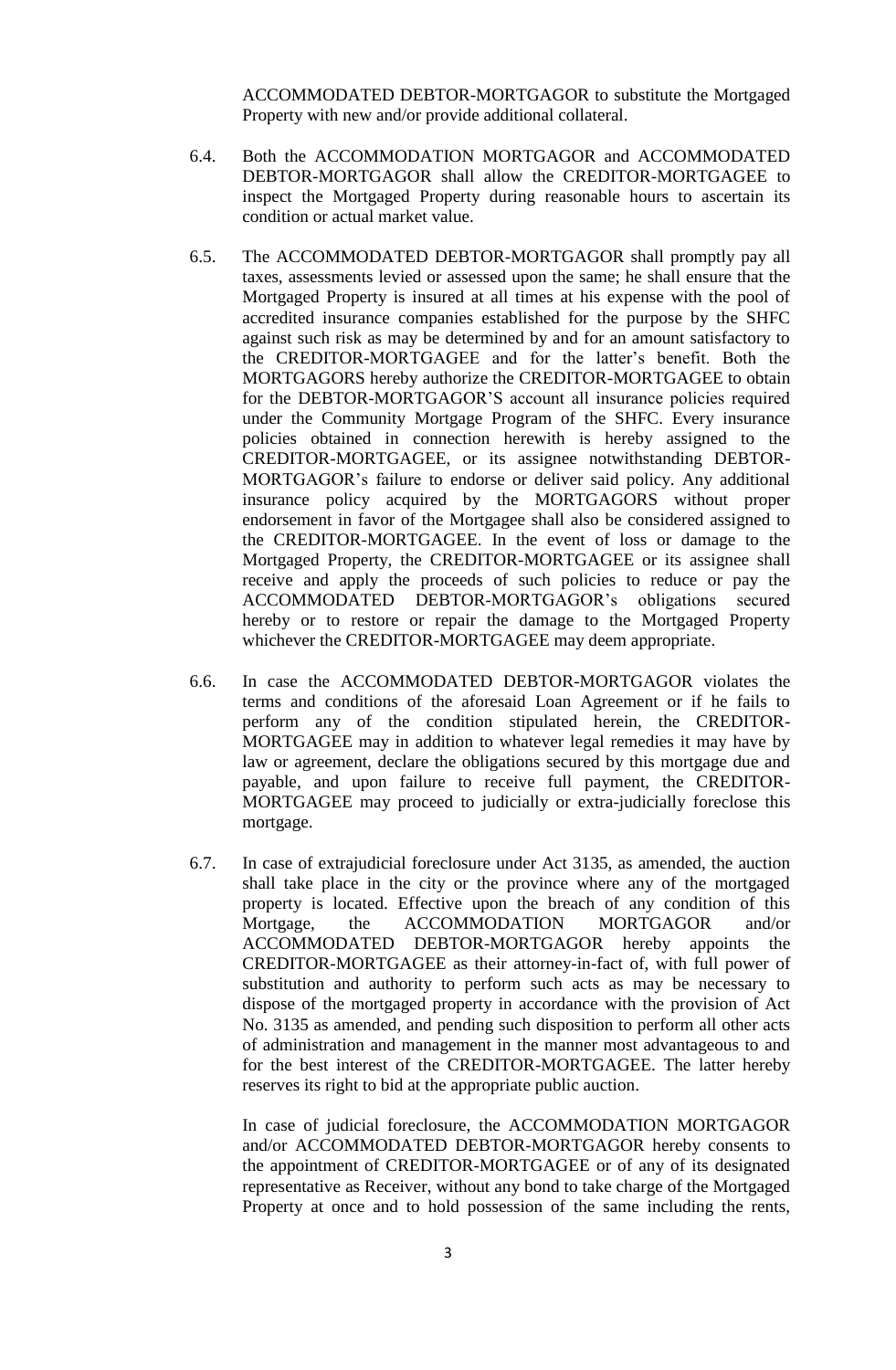benefits and profits derived from the Mortgaged Property before the sale, less the cost and expenses of receivership.

The proceeds of the foreclosure sale of the Mortgaged Property shall be applied in the following manner and order:

- a. Expenses and costs of foreclosure sale, including costs of publication and attorney's fees
- b. Accrued interests, penalties and charges
- c. Principal amount of obligations
- 6.8. If it becomes necessary for the CREDITOR-MORTGAGEE to institute any legal action or proceedings, judicial or extrajudicial, to enforce this mortgage, the ACCOMMODATED DEBTOR-MORTGAGOR shall pay the CREDITOR-MORTGAGEE as attorney's fee a sum equivalent to at least twenty five percent (25%) of the total amount due plus all expenses of such action or proceedings.
- 6.9. In case of judicial execution of this obligation or any part of it, the venue for the foreclosure suit is the Regional Trial Court of Makati or elsewhere at the option of the CREDITOR-MORTGAGEE.
- 6.10. Should the Mortgaged Property be expropriated by the Government of the Philippines or any of its branch, department, division, agency or instrumentality, or by any province, city or municipality, all moneys paid or which may become due and payable, or any property given in exchange as a result of such expropriation shall be immediately delivered to the CREDITOR-MORTGAGEE, the latter shall have the authority to collect said moneys or receive the property given in exchange for said expropriation. The proceeds of such expropriation shall be applied by the CREDITOR-MORTGAGEE against the outstanding obligations of the ACCOMMODATED DEBTOR-MORTGAGOR.
- 6.11. If the mortgage cannot be recorded in the corresponding Register of Deeds, the obligations secured shall immediately become due, demandable, and payable.
- 6.12. The ACCOMMODATION MORTGAGOR shall pay the notarial fees, documentary stamps and other expenses in connection with this mortgage and all other transactions which may have been or may hereafter be executed in connection herewith, as well as the fees for the registration of this and other documents related hereto.
- 6.13. All correspondence of whatever kind, pursuant to or relative to this Agreement, shall be sent to the ACCOMMODATED DEBTOR-MORTGAGOR at the address given above. The mere act of the Mortgagee mailing such correspondence postage prepaid to said address shall be a valid and effective notice to the ACCOMMODATED DEBTOR-MORTGAGOR for all legal purposes. In case of latter's change of address, the Mortgagee shall be immediately notified in writing.
- 6.14. This Mortgage shall be binding upon the parties herein and their successorsin-interest and assigns.

#### **TECHNICAL DESCRIPTION/S OF MORTGAGED PROPERTY/IES**